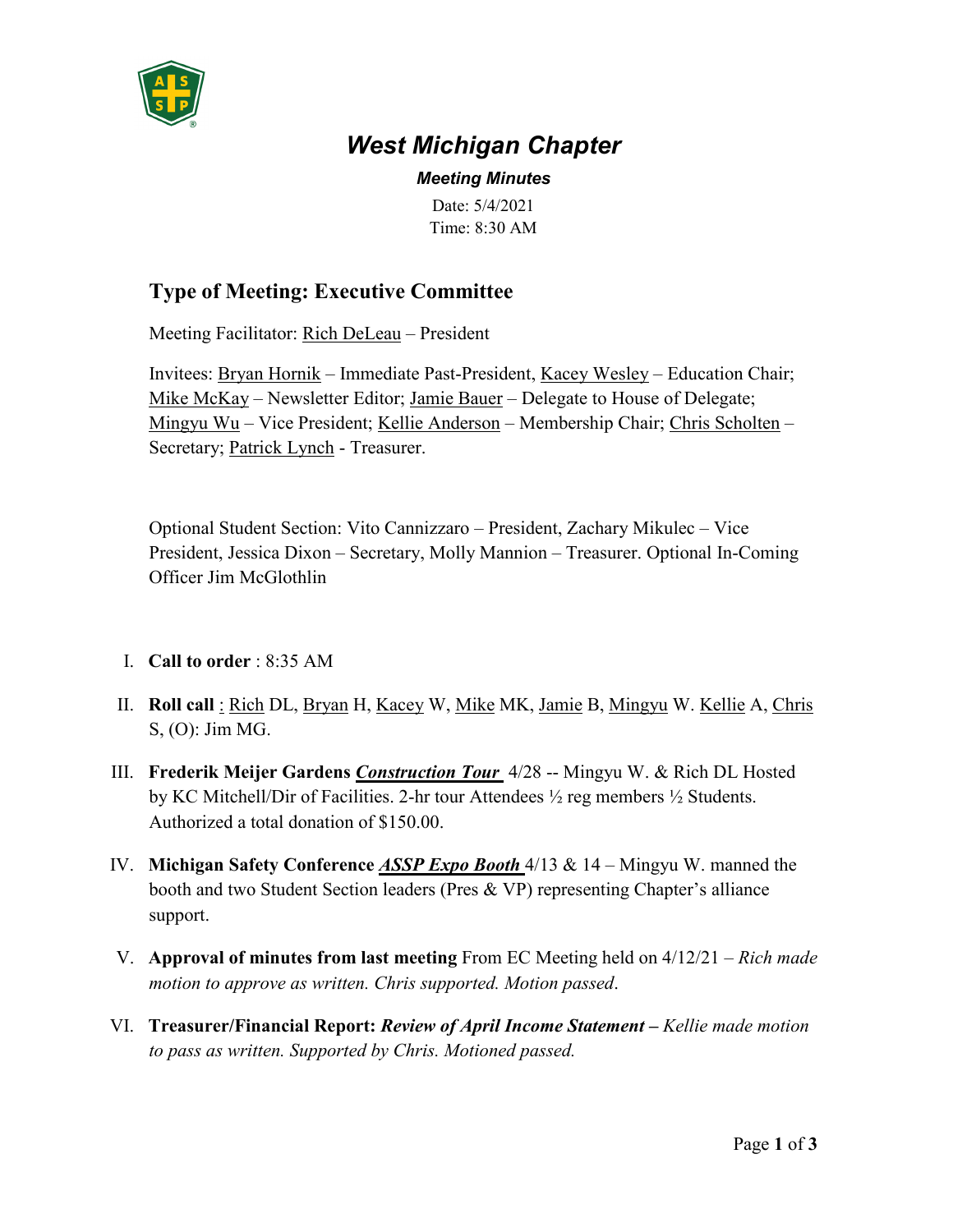

- VII. **Education Chair Report (Student Section):** *Student Engagement Task Force/Mentorship Program/Internships* **–** Kacey presented the PPT to SS. Notice went out for both mentees and mentors. We have a slate of potential mentors & mentees for Summer 2021 Internships.
- VIII. **Membership Chair Report:** *Members Engagement Task Force* **–** Kellie A. 254 members. 19 in Grace. 5 expired. 5 hit 5-year anniversary. The late John Viana 57 year chapter member. Rich will write an article for the website. Also present surviving wife a certificate for Life Time Achievement Recognition.
	- IX. **Nominations & Elections Committee Chair Report** Bryan H. Jim MG was introduced as the Chapter Delegate to the HOD starting July  $1<sup>st</sup>$  for a 1-year term. All other elected officers won another term. Appointees declared wishing to remain in current position for another term. Granted by the president.

#### **X. Open Items**

- a) Two new appointees' names were submitted on the floor for EC's approval: Brittany DeVries – Program Chair & Zach Mikulec – Honor & Awards Chair. *Motion made by Rich DL to approve these two members for said appointments. Chris supported. Motion Passed.* New elected officers and appointee officers will soon be receiving their 3-ring Chapter Executive Committee notebook. Also, a leadership training matrix soon to follow.
- b) Annual Student Scholarship Golf Outing. At the Meadows Thurs. 6/24 Bryan H. Brian O. provided a list of past sponsors. Bryan, Chris & Rich will review previous records to compile a list before end of week.
- c) Chapter Bylaws Draft Review and Motion Update Rich DL Brian O./NAD approved. Still pending…awaiting RVP's approval.
- d) May Tue 25th 2021--Water/Swimming Safety/Jim Dreyer Rich DL will contact Jim week of 5/10 to confirm.
- e) Mentor/Mentee Kick-Off Picnic in May? Kasey W. was given Kellysue's name as a star potential mentor. Kasey will reach out.
- f) Spring ROC Event (Virtual) 4/23 Kacey W and Rich DL attended the virtual meeting. Emphasis was placed on chapter requirements to maintain their charters. Also, in need of Gov't Affair full-time position at Society. S4NP, etc.
- g) GOLD Level Status (Current Point Tracking) Rich DL as of 4/30, chapter is at 8,610 pts. (400 pts @ for Annual Financial Report submission and Annual